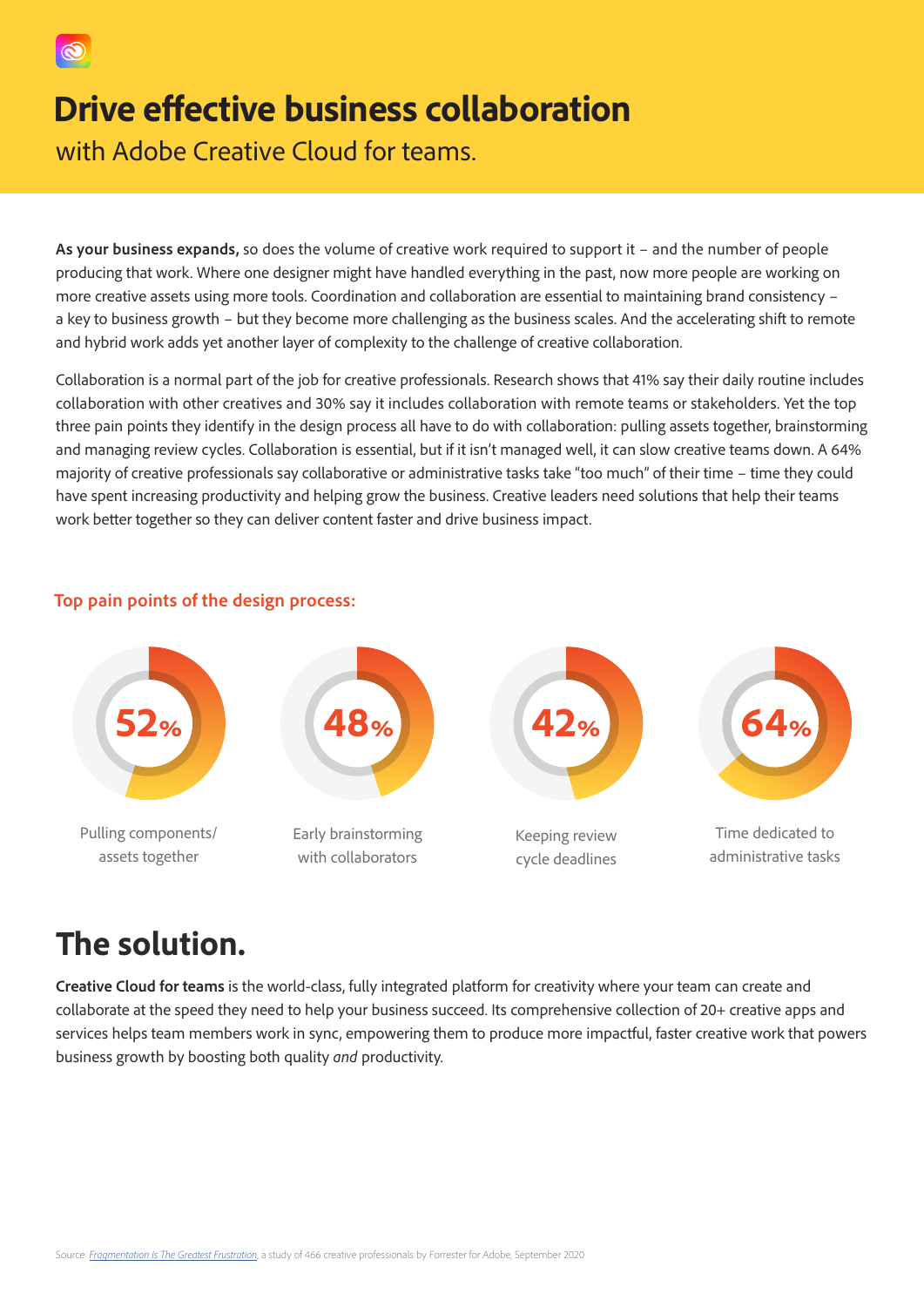# **The world's best creative apps and services make working together better than ever.**

Adobe Creative Cloud for teams helps you:

- **Collaborate on any type of creative project without friction.** A comprehensive set of tools meets all your creative needs in one place, allowing multidisciplinary teams to share, work together and organise creative work across apps and projects. Streamlining your team's creative tools fuels productivity, helping them deliver better content to market faster to drive your business growth.
- **Maintain brand consistency with Creative Cloud Libraries.** Team libraries allow users to create a library and make design elements available to the entire organisation, keeping everyone aligned and up to date. Powered by 1TB of cloud storage, libraries help you maintain brand consistency as you add collaborators so you can scale your business with confidence.
- **Make sharing feedback easy and efficient.** Sharing previews of creative files and inviting reviewers to comment and edit streamlines your review process, allowing you to produce more content to drive your business in less time. Rest assured that you can easily control permissions to view and edit files as well as track, label and revert to previous versions for up to 180 days, allowing you to easily collaborate without sacrificing creative control.
- **Connect your tools and workflows.** Integrations with your favourite business apps connect all the elements of your team's creative workflow, facilitating seamless communication and productivity. From Microsoft Teams and Slack to Google Workspace, Wrike and more, business integrations help your team stay connected, organised and efficient – giving you more time to focus on the things that grow your business.
- **Find and share the perfect images.** With Adobe Stock built into Creative Cloud for teams, you can find highresolution, royalty-free stock images and share them across your team, all without leaving the apps. Easy access to creative resources like Adobe Stock impacts both the quantity and quality of the creative assets your team creates.
- **Control licences and assets.** Built-in asset protection keeps creative assets and libraries within the business, and the web-based Admin Console allows you to easily manage and reassign licences as projects and teams change, giving you peace of mind and flexibility to collaborate both within and outside the company as you strategically grow your team.

### **Adobe Creative Cloud for teams has really helped us work in sync."**

**Dawn Tay**  Digital Art Director, Wild Advertising

Creative Cloud for teams enabled the design team at [Wild Advertising](https://business.adobe.com/customer-success-stories/wild-advertising-case-study.html) to collaborate in ways that weren't possible before by allowing multiple employees to work concurrently on the same project and communicate simultaneously. Plus, team libraries helped the company streamline its design process and start creating artwork 30% faster.